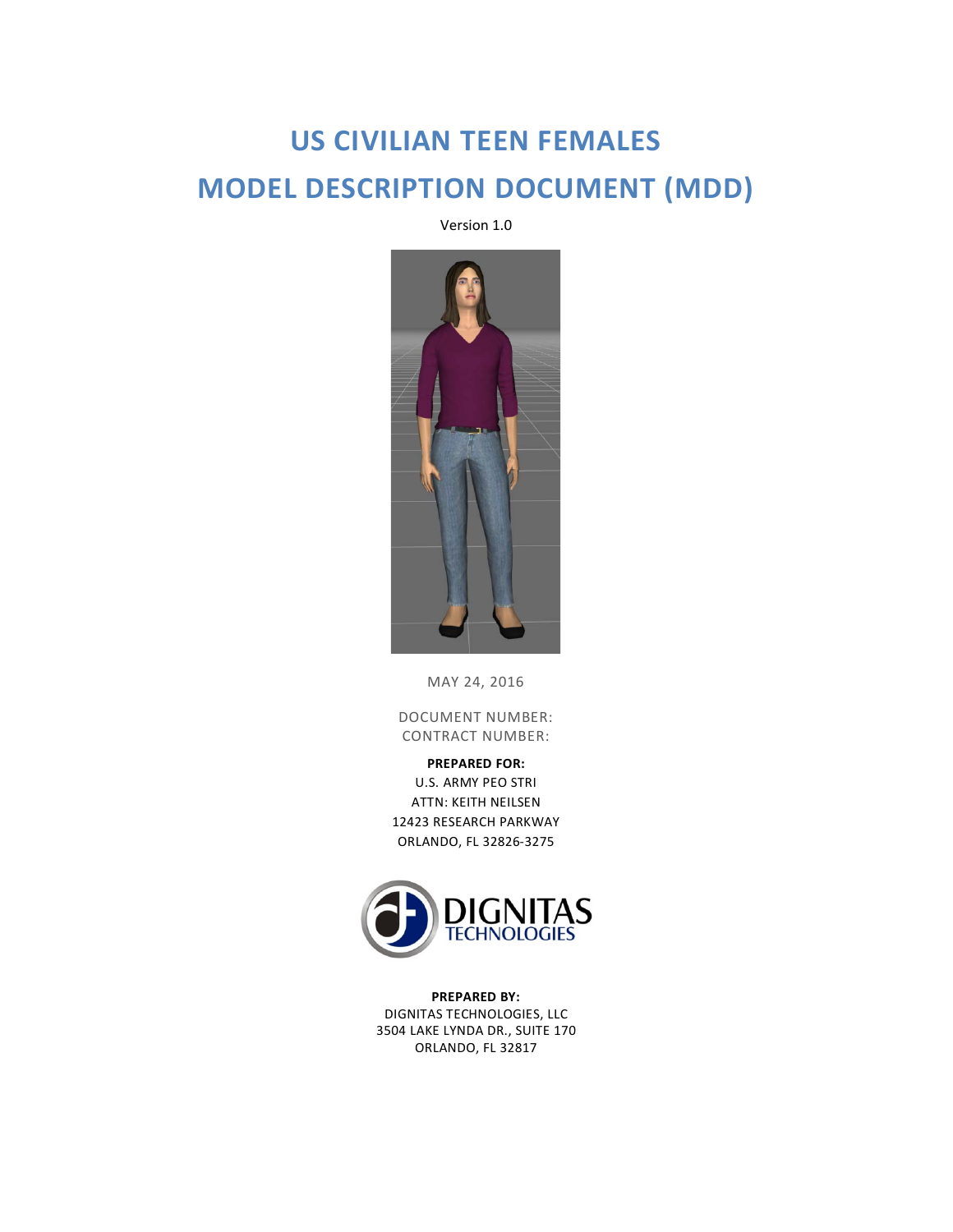<span id="page-1-0"></span>

| DOCUMENT REVISION HISTORY |                    |          |
|---------------------------|--------------------|----------|
| <b>Version</b>            | <b>Description</b> | Date     |
| 0.1                       | Draft              | 01/07/15 |
| 1.0                       | Initial Release    | 04/01/16 |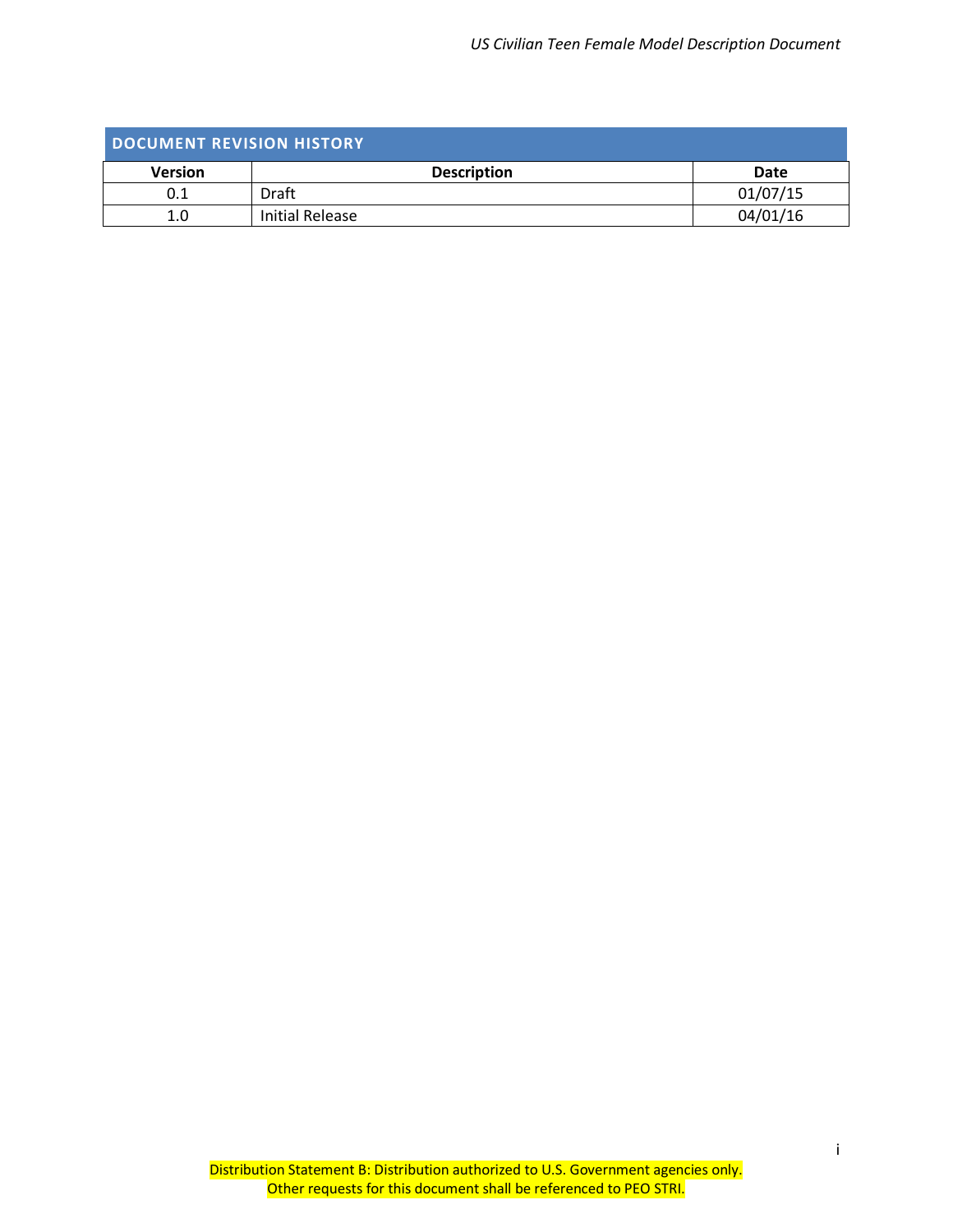# **TABLE OF CONTENTS**

| $\mathbf{1}$   |       |  |
|----------------|-------|--|
| 1.1            |       |  |
| 1.2            |       |  |
| 1.3            |       |  |
| 1.4            |       |  |
| 1.5            |       |  |
| $\overline{2}$ |       |  |
| 2.1            |       |  |
| 2.2            |       |  |
| 2.3            |       |  |
| 2.4            |       |  |
| 2.5            |       |  |
| 2.6            |       |  |
|                | 2.6.1 |  |
|                | 2.6.2 |  |
| 3              |       |  |
| 4              |       |  |
| 4.1            |       |  |
| 5              |       |  |
| 6              |       |  |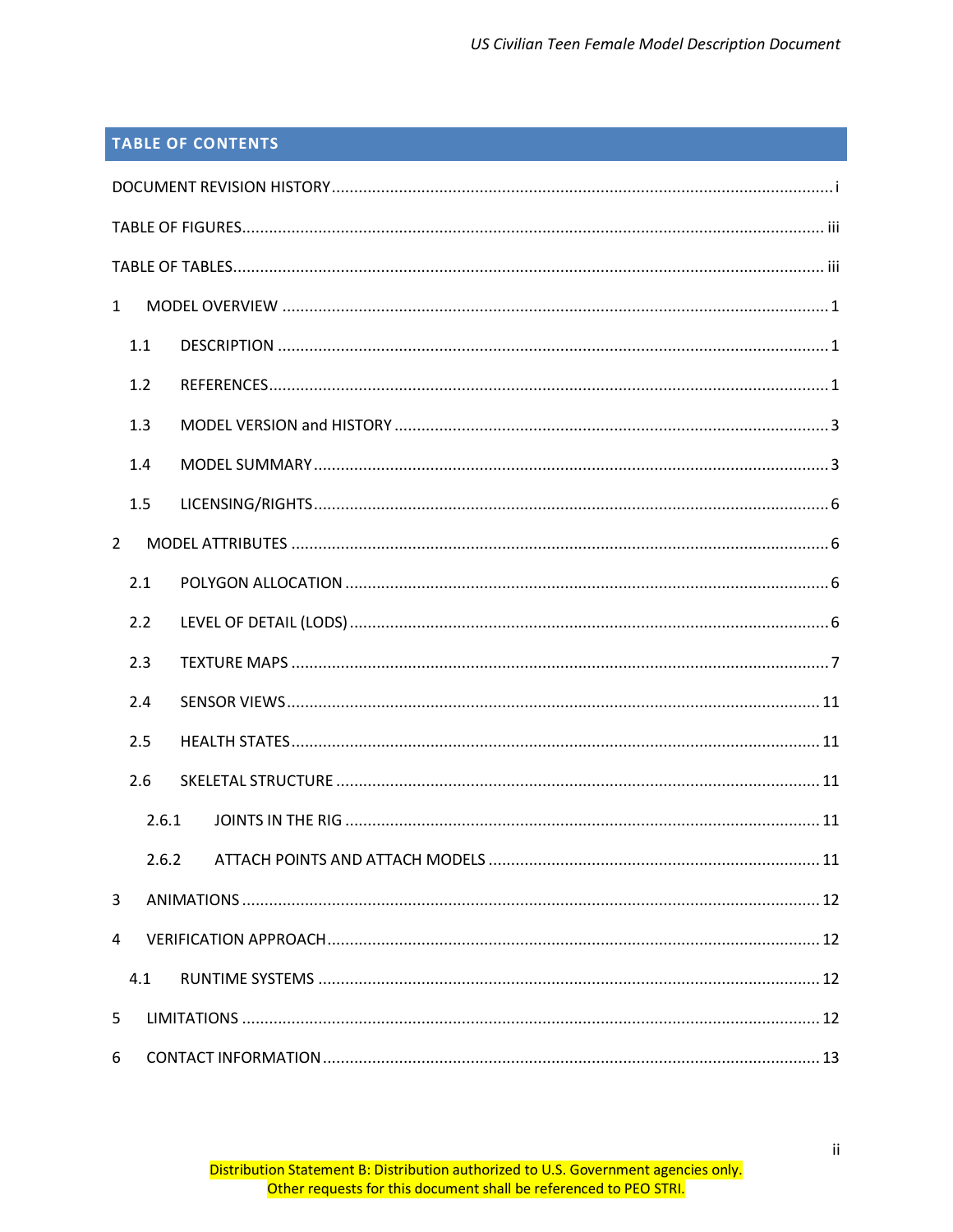# <span id="page-3-0"></span>**TABLE OF FIGURES**

# <span id="page-3-1"></span>**TABLE OF TABLES**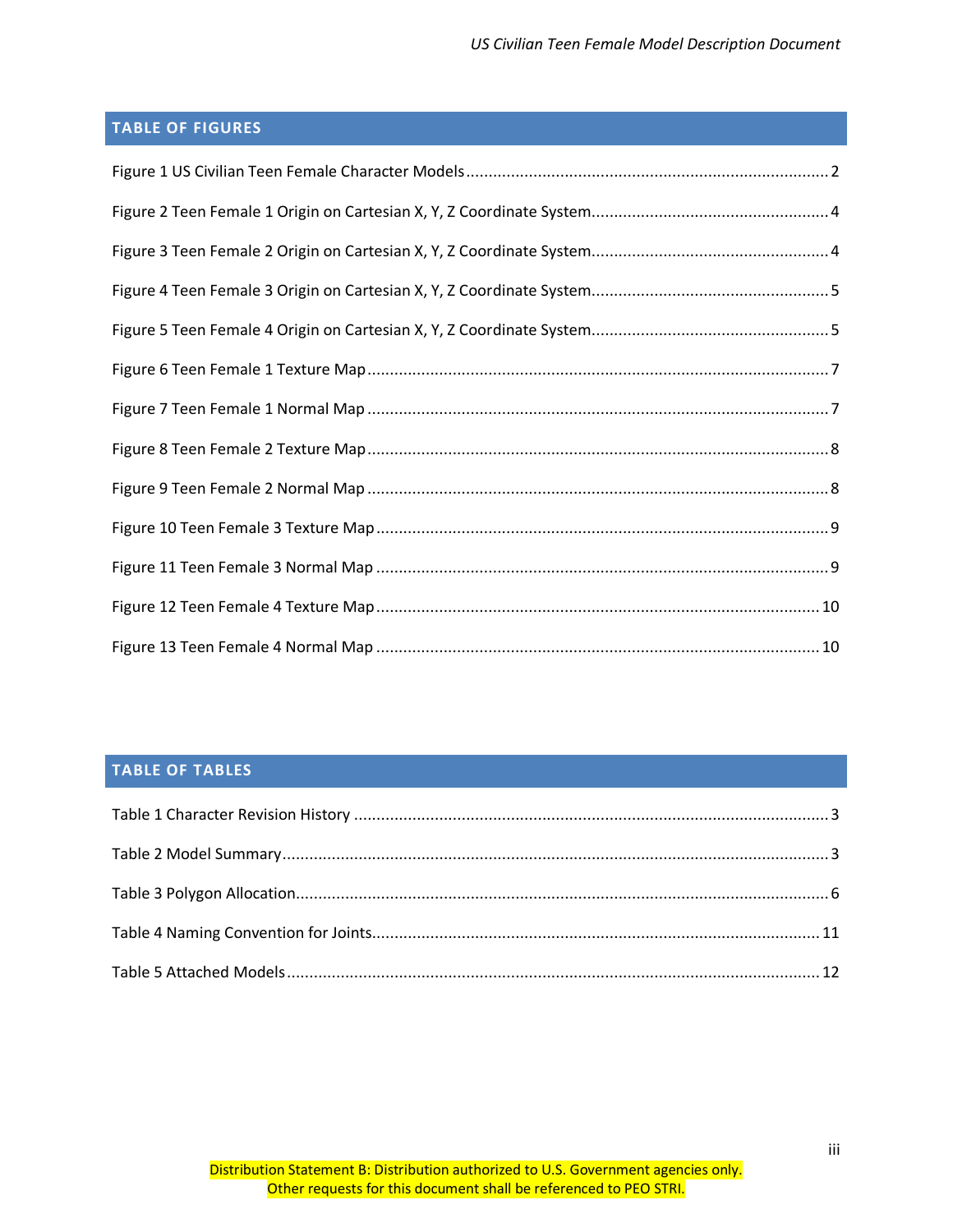#### <span id="page-4-0"></span>**1 MODEL OVERVIEW**

#### <span id="page-4-1"></span>1.1 DESCRIPTION

This document details the 3-Dimensional (3D) models of US Civilian Teen Female characters. The US Civilian Teen Female character models can be used with and without weapons and with a set of animations (see the specific weapons and animations Model Description Documents for more information). Weapons are attached and detached from the US Civilian Teen Female character models at specific attach points. During runtime weapons are attached and detached to the model by the visualization system that controls the 3D model. These models can be used with any visualization system that can import FBX or COLLADA formats.

The US Civilian Teen Female character models were developed by Dignitas Technologies for the Underground and Urban Sim projects. The models designs were based on reference images found on the internet. To meet the project performance requirements, medium fidelity models were developed.

The US Civilian Teen Female character models components include:

- Long sleeve button down, Long sleeve or T-shirt
- Sneakers or Ballet flats
- Jeans

#### <span id="page-4-2"></span>1.2 REFERENCES

- 3D Model Development Process.docx
	- o The 3D model development process details Dignitas Technologies' procedure for building 3D characters and animations.
- Character\_Model\_Specification.docx
	- o The character model specification provides the requirements for developing 3D character models and attachments.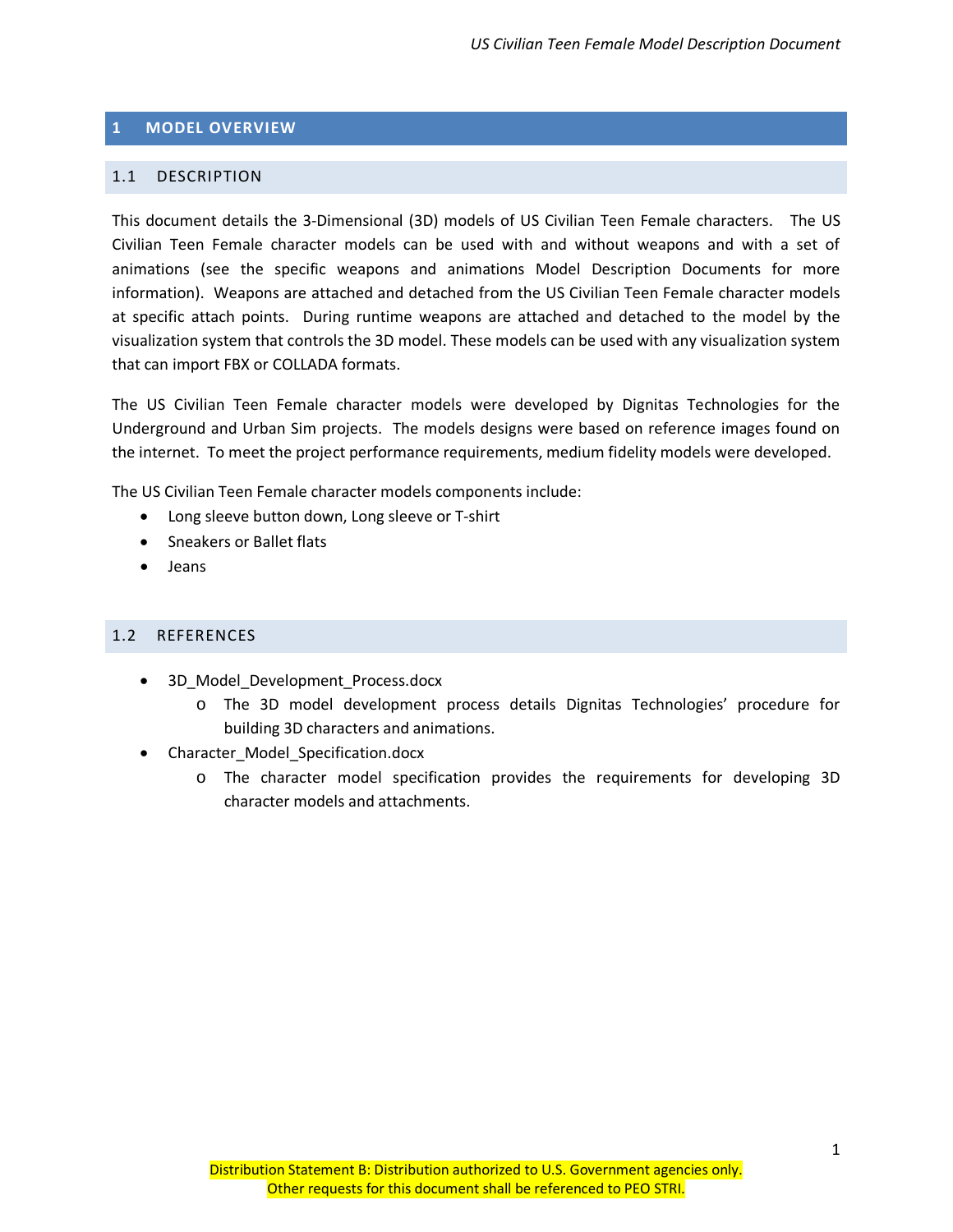## *US Civilian Teen Female Model Description Document*

<span id="page-5-0"></span>Teen Female 3 Teen Female 4

**Figure 1 US Civilian Teen Female Character Models**





2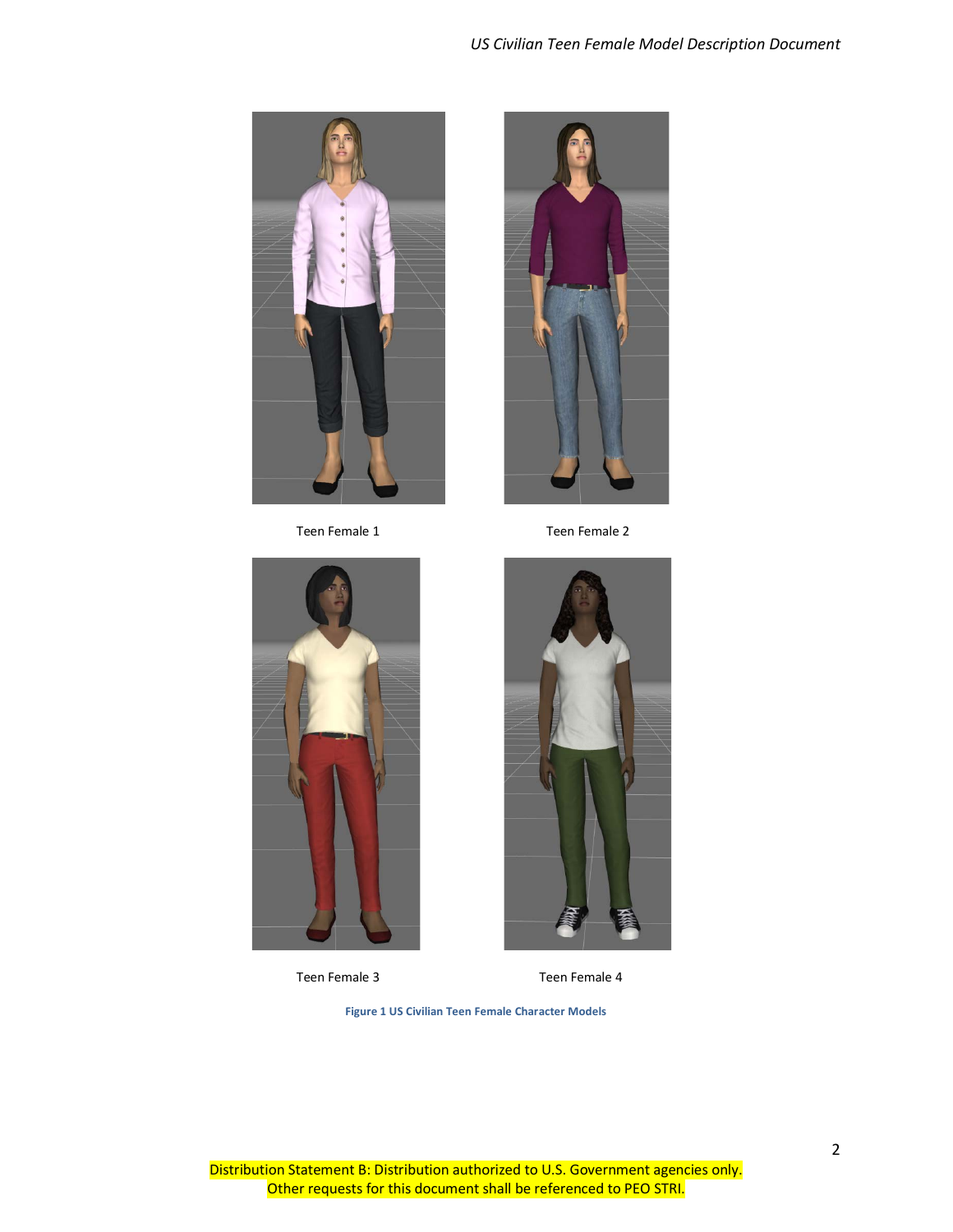#### <span id="page-6-0"></span>1.3 MODEL VERSION AND HISTORY

Information about the model version can be found in the "Model\_Version.txt" file located in the model's directory (same directory the model's .fbx file is located).

#### **Table 1 Character Revision History**

<span id="page-6-2"></span>

| <b>Version</b> | <b>Description</b>                                          | Date     |
|----------------|-------------------------------------------------------------|----------|
| 1.0            | Initial release of the US Civilian TeenFemale1 skelmesh.fbx | 05/24/16 |
| 1.0            | Initial release of the US Civilian TeenFemale2 skelmesh.fbx | 05/24/16 |
| 1.0            | Initial release of the US Civilian TeenFemale3 skelmesh.fbx | 05/24/16 |
| 1.0            | Initial release of the US Civilian TeenFemale4 skelmesh.fbx | 05/24/16 |

#### <span id="page-6-3"></span><span id="page-6-1"></span>1.4 MODEL SUMMARY

#### **Table 2 Model Summary**

| Model Name                       | US Civilian TeenFemale1 skelmesh.fbx                              |  |
|----------------------------------|-------------------------------------------------------------------|--|
|                                  | US_Civilian_TeenFemale2_skelmesh.fbx                              |  |
|                                  | US Civilian TeenFemale3 skelmesh.fbx                              |  |
|                                  | US_Civilian_TeenFemale4_skelmesh.fbx                              |  |
| SE Core MEL Version L ID         | N/A                                                               |  |
| US Civilian Teen Female          |                                                                   |  |
| <b>Model Units</b>               | <b>Meters</b>                                                     |  |
| Model Height                     | 1.6 Meters (units) or 160 Centimeters                             |  |
| Coordinate System                | Cartesian X, Y, Z (see Figures 3-6 below)                         |  |
| Model Origin                     | Origin is located on the ground between the character's feet. (0, |  |
|                                  | $(0, 0)$ (See figures 3-6 below)                                  |  |
| <b>Model Orientation Runtime</b> | Forward: Positive Y Up: Positive Z                                |  |
| <b>Model Orientation Maya</b>    | Forward: Negative Z Up: Positive Y                                |  |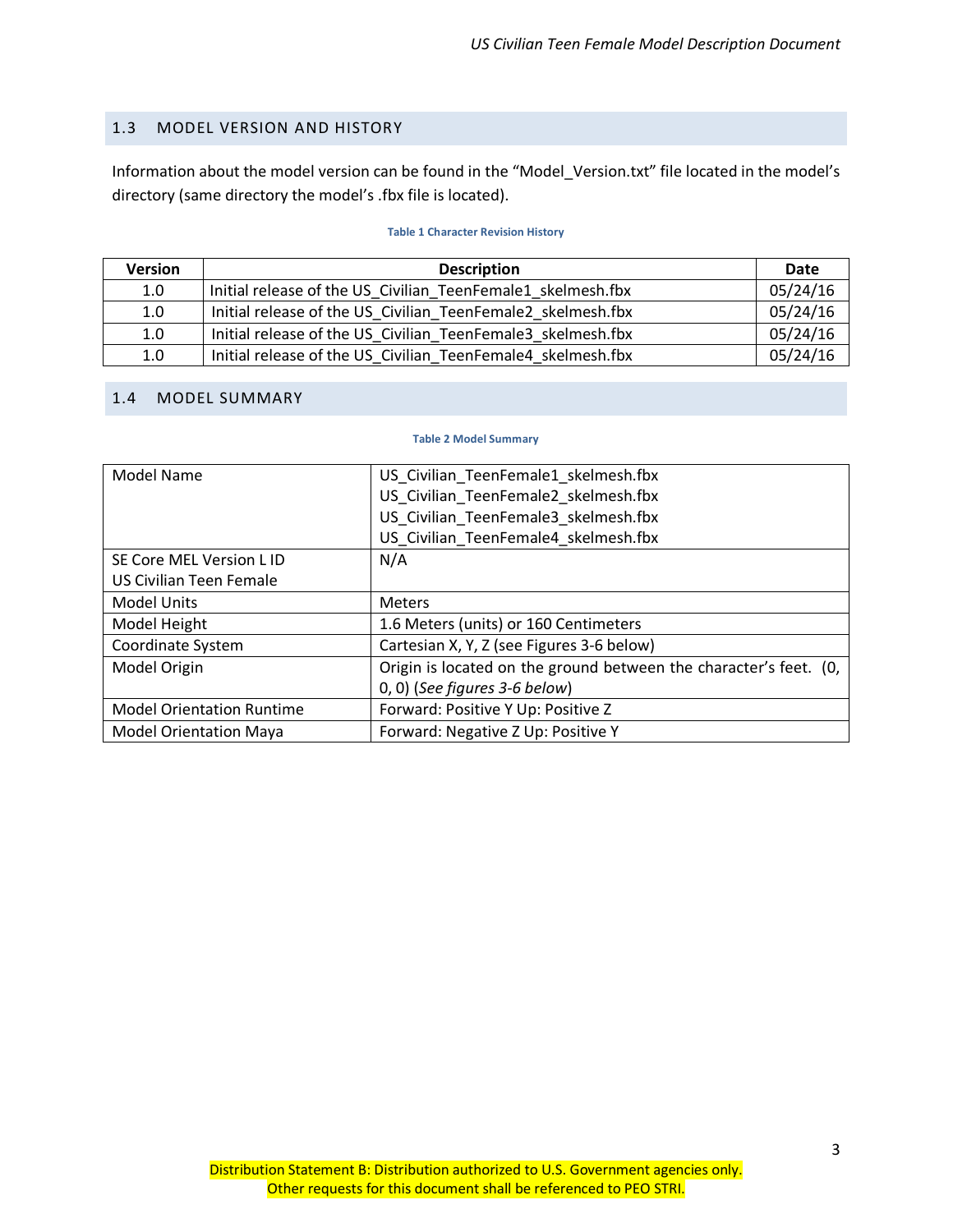

Teen Female 1 **Figure 2 Teen Female 1 Origin on Cartesian X, Y, Z Coordinate System**

<span id="page-7-1"></span><span id="page-7-0"></span>

Teen Female 2 **Figure 3 Teen Female 2 Origin on Cartesian X, Y, Z Coordinate System**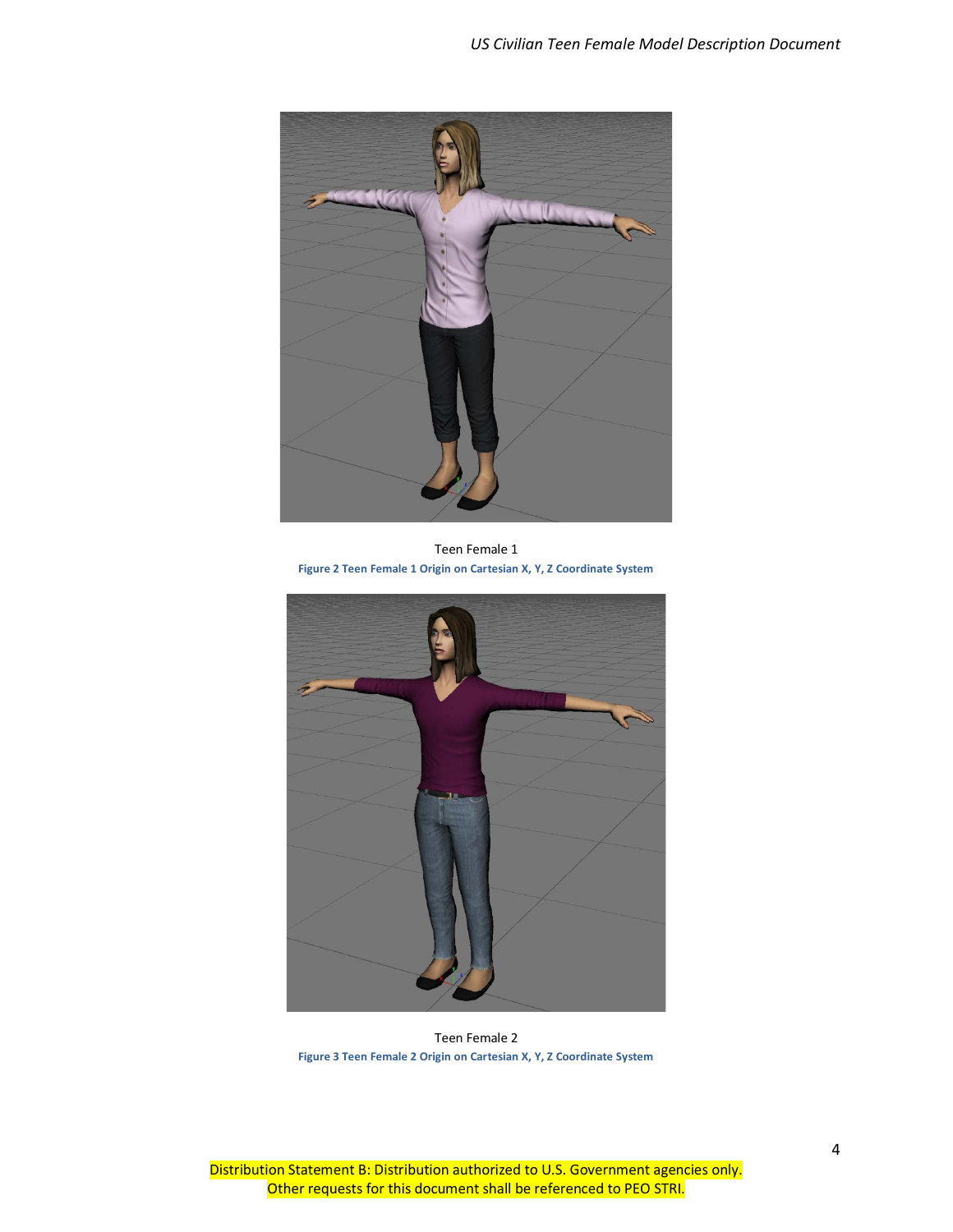

Teen Female 3 **Figure 4 Teen Female 3 Origin on Cartesian X, Y, Z Coordinate System**

<span id="page-8-1"></span><span id="page-8-0"></span>

Teen Female 4 **Figure 5 Teen Female 4 Origin on Cartesian X, Y, Z Coordinate System**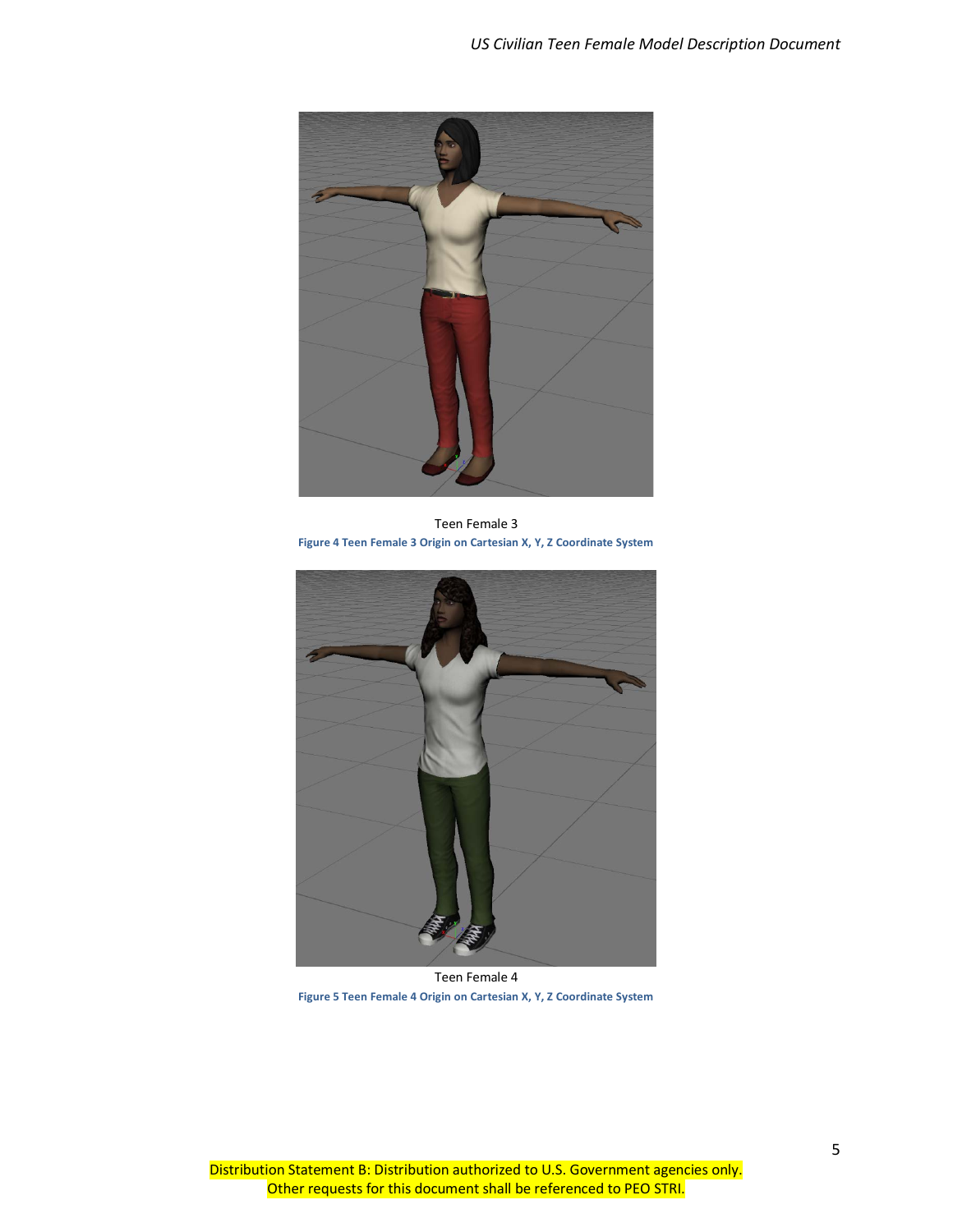## <span id="page-9-0"></span>1.5 LICENSING/RIGHTS

Models built by Dignitas Technologies along with all files and documentation, have full Government Purpose Rights.

## <span id="page-9-1"></span>**2 MODEL ATTRIBUTES**

## <span id="page-9-2"></span>2.1 POLYGON ALLOCATION

Polygon allocation is the number of triangles and vertices for a given state and Level of Detail (LODs) in the model. The method for calculating the number of polygons is to gather each model state then count the polygons present in each representation. Animations are not included in the polygon allocation. The US Civilian Teen Female character models have a single LOD which is labeled LOD0.

#### **Table 3 Polygon Allocation**

<span id="page-9-4"></span>

| <b>Model</b>  | # of Triangles | # of Vertices |
|---------------|----------------|---------------|
| Teen Female 1 | 3240           | 1689          |
| Teen Female 2 | 3246           | 1694          |
| Teen Female 3 | 3278           | 1693          |
| Teen Female 4 | 3325           | 1736          |

# <span id="page-9-3"></span>2.2 LEVEL OF DETAIL (LODS)

Dignitas supports only one LOD (LOD0) and no switch distances at this time.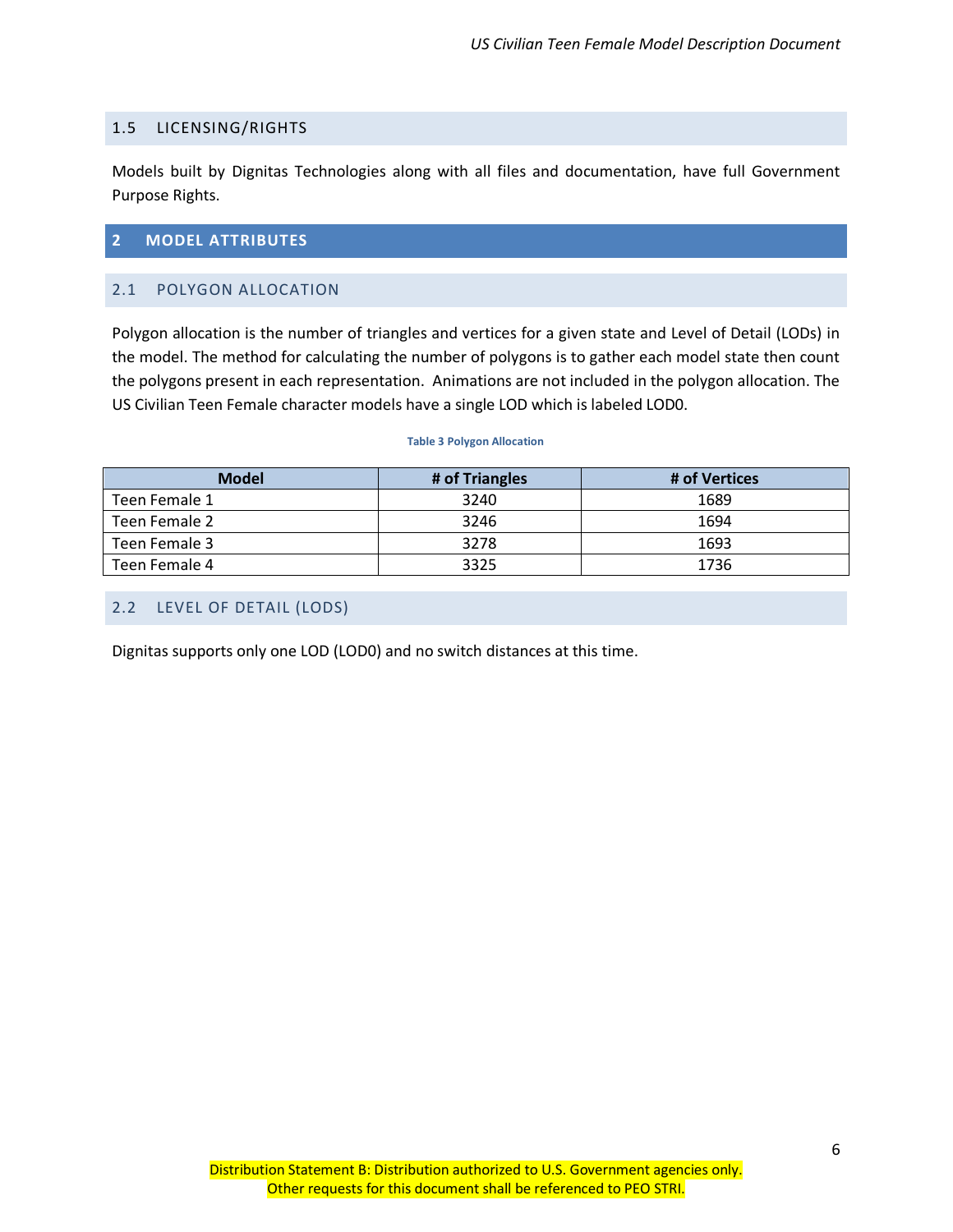#### <span id="page-10-0"></span>2.3 TEXTURE MAPS

#### **Textures:**

- US\_Civilian\_TeenFemale1\_COL.dds (Diffuse) 2048 x 2048 pixels
- Texture Version: 1.0



**Figure 6 Teen Female 1 Texture Map**

- <span id="page-10-1"></span>US\_Civilian\_TeenFemale1\_NRML.dds (Normal map) 2048 x 2048 pixels
- <span id="page-10-2"></span>Texture Version: 1.0



**Figure 7 Teen Female 1 Normal Map**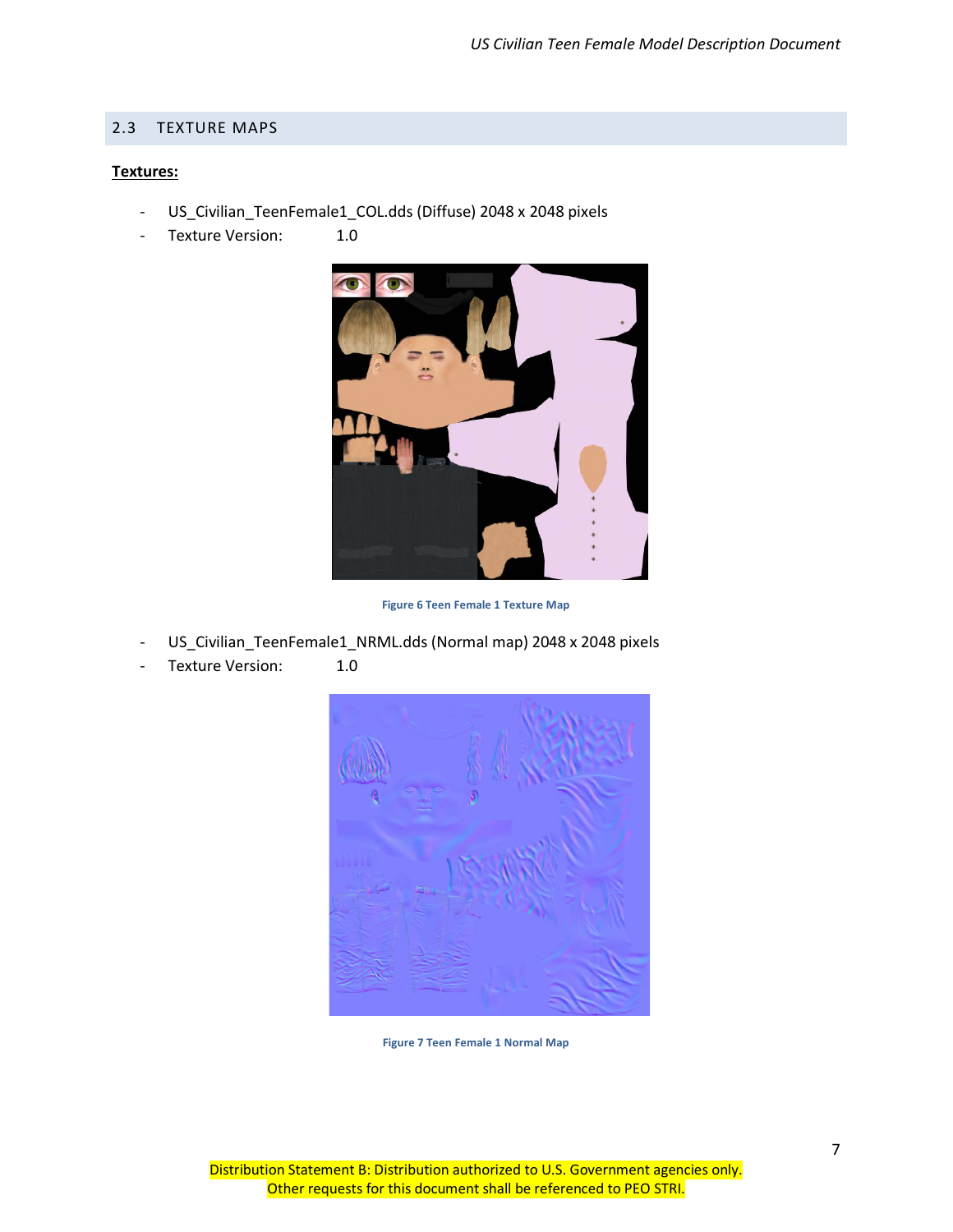- US\_Civilian\_TeenFemale2\_COL.dds (Diffuse) 2048 x 2048 pixels
- Texture Version: 1.0



**Figure 8 Teen Female 2 Texture Map**

- <span id="page-11-0"></span>US\_Civilian\_TeenFemale2\_NRML.dds (Normal map) 2048 x 2048 pixels
- Texture Version: 1.0



<span id="page-11-1"></span>**Figure 9 Teen Female 2 Normal Map**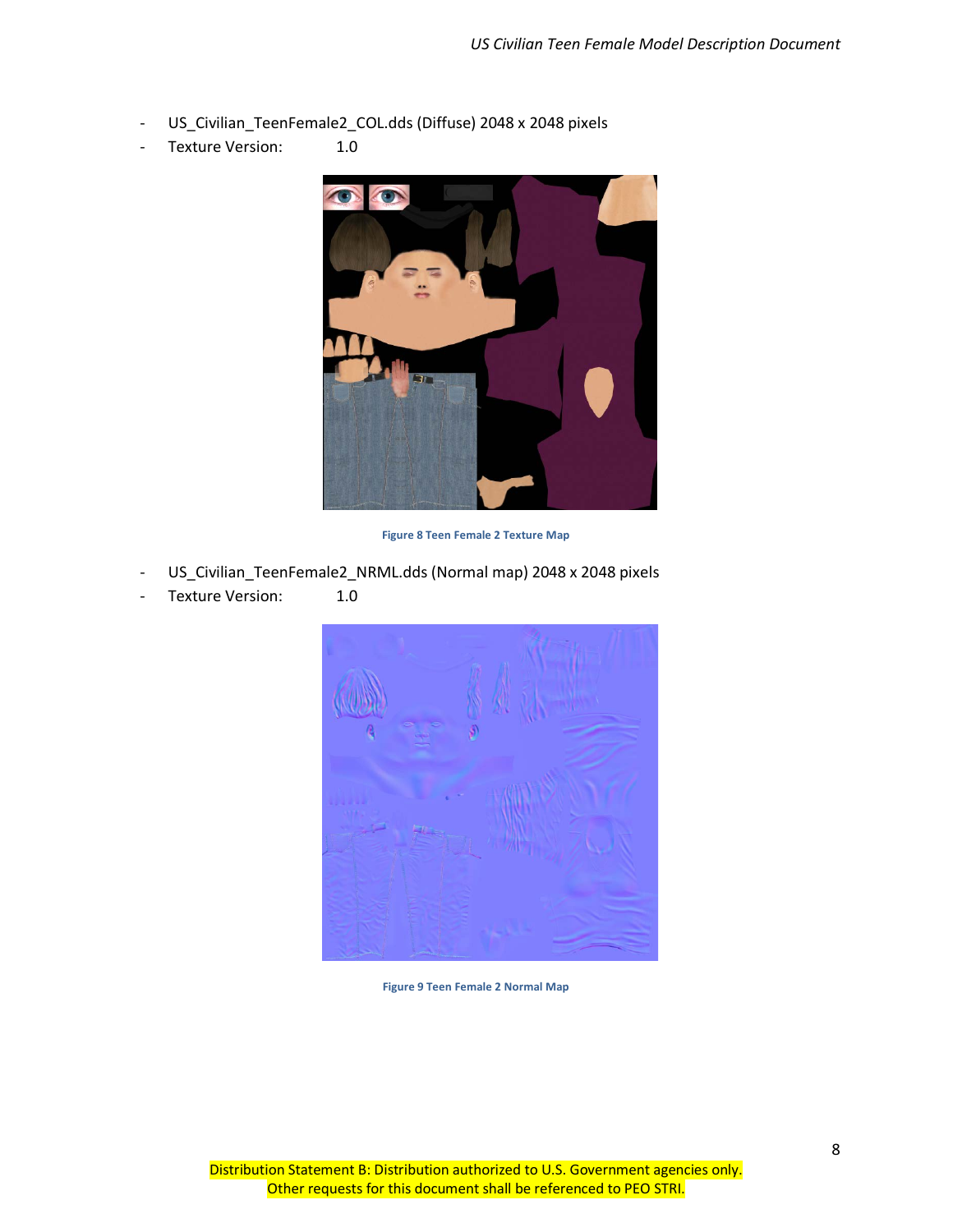- US\_Civilian\_TeenFemale3\_COL.dds (Diffuse) 2048 x 2048 pixels
- Texture Version: 1.0



**Figure 10 Teen Female 3 Texture Map**

- <span id="page-12-0"></span>US\_Civilian\_TeenFemale3\_NRML.dds (Normal map) 2048 x 2048 pixels
- <span id="page-12-1"></span>- Texture Version: 1.0



**Figure 11 Teen Female 3 Normal Map**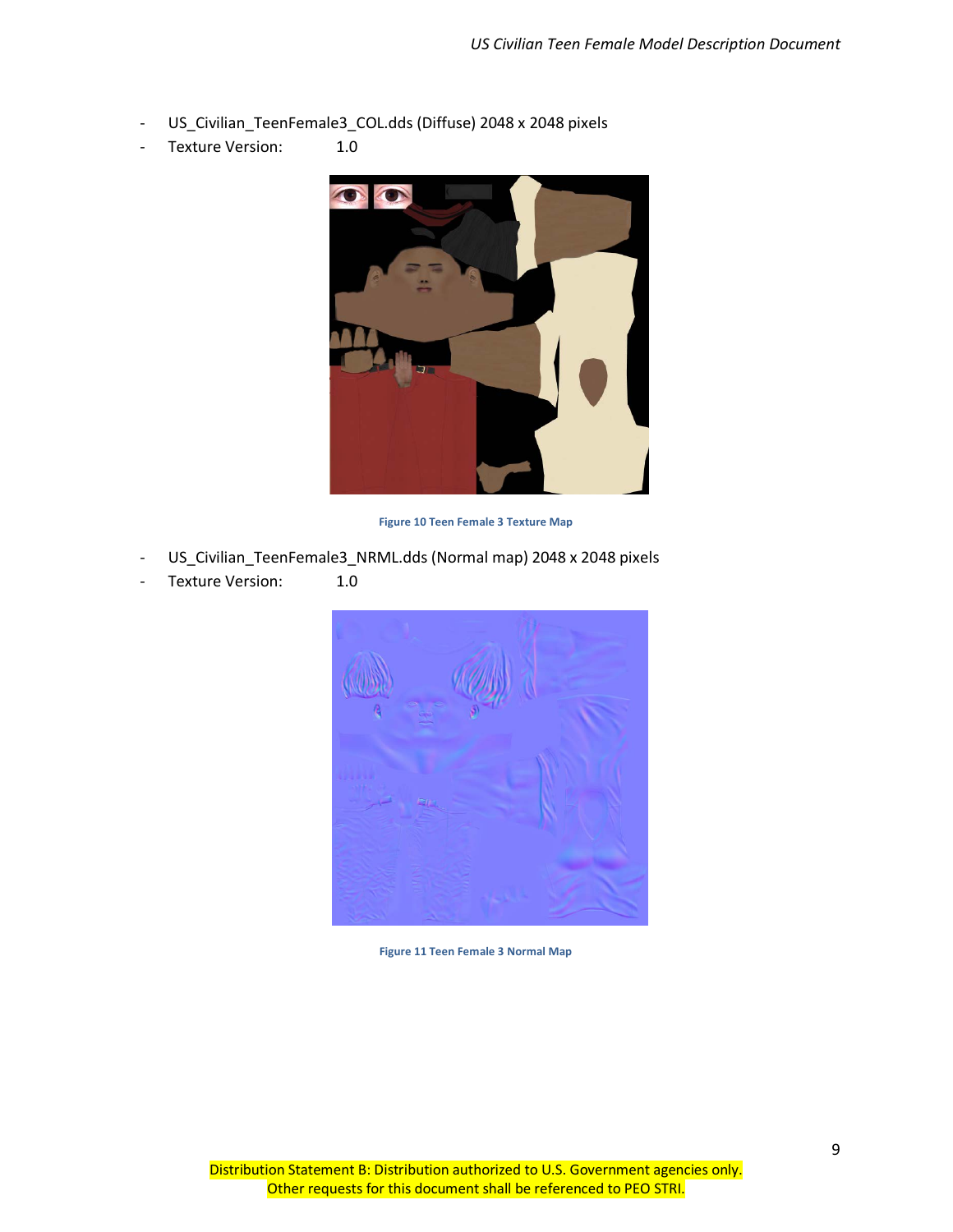- US\_Civilian\_TeenFemale4\_COL.dds (Diffuse) 2048 x 2048 pixels
- Texture Version: 1.0



**Figure 12 Teen Female 4 Texture Map**

- <span id="page-13-0"></span>US\_Civilian\_TeenFemale4\_NRML.dds (Normal map) 2048 x 2048 pixels
- <span id="page-13-1"></span>- Texture Version: 1.0



**Figure 13 Teen Female 4 Normal Map**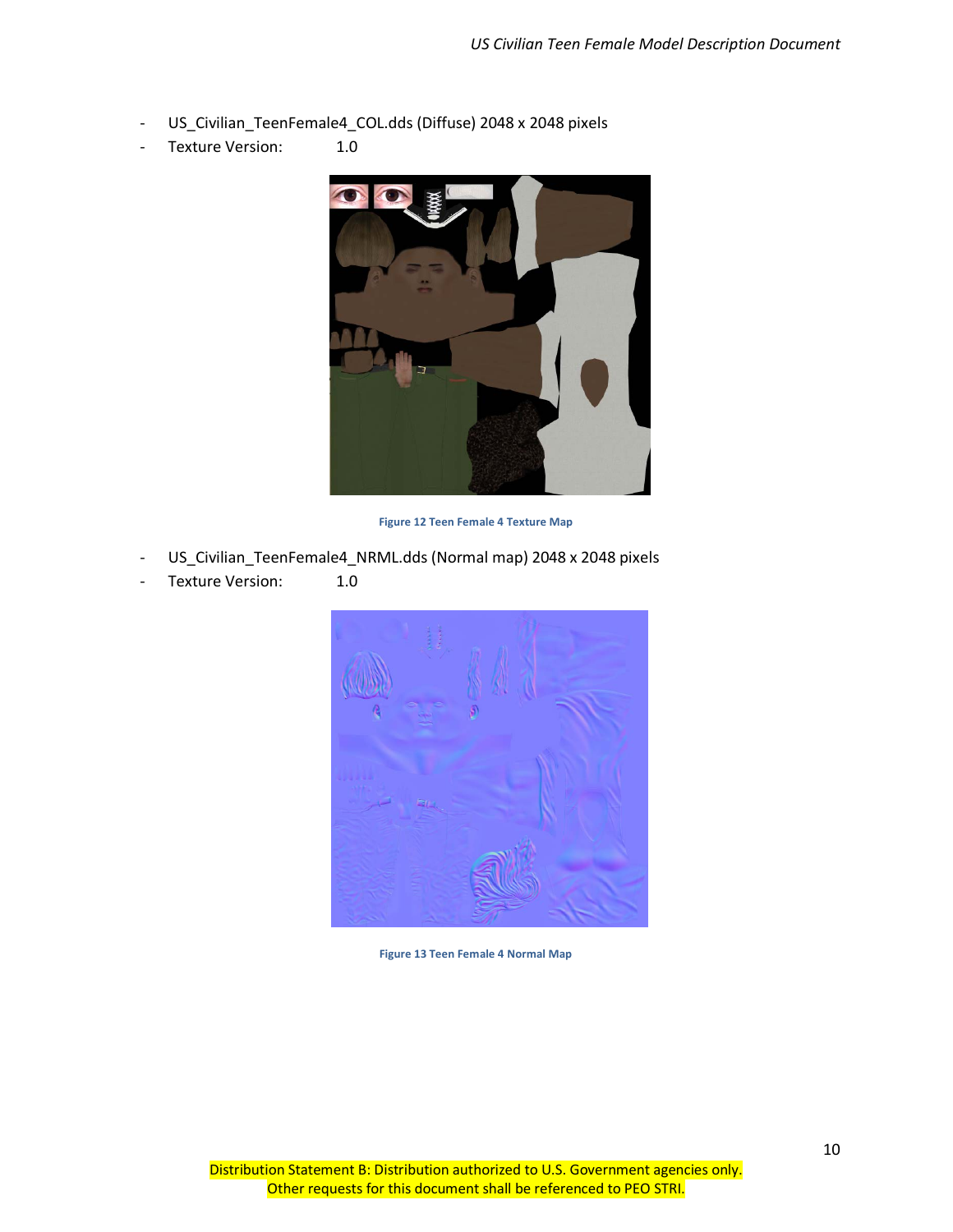## <span id="page-14-0"></span>2.4 SENSOR VIEWS

Not applicable at this time.

#### <span id="page-14-1"></span>2.5 HEALTH STATES

For more information on the Incapacitated and Killed States refer to their respective MDDs.

Healthy State

Incapacitated State

Killed State

#### <span id="page-14-3"></span><span id="page-14-2"></span>2.6 SKELETAL STRUCTURE

## 2.6.1 JOINTS IN THE RIG

A **rig** is a skeleton that attaches to the 3D model to allow for animations to be added. The **joints** in the rig hold the translation and rotational data from the animations.

<span id="page-14-5"></span>Naming convention for joints:

#### **Table 4 Naming Convention for Joints**

| Hips<br>Spine                                                                                                                                                        | RightForeArm<br>RightHand<br>RightThumbBase                                                                                                                    |
|----------------------------------------------------------------------------------------------------------------------------------------------------------------------|----------------------------------------------------------------------------------------------------------------------------------------------------------------|
| Spine1<br>Neck<br>Head<br>HeadEnd<br>LeftShoulder<br>LeftArm<br>LeftForeArm<br>LeftHand<br>LeftThumbBase<br>LeftThumbTip<br>LeftHandTip<br>RightShoulder<br>RightArm | RightThumbTip<br>RightHandTip<br>LeftUpLeg<br>LeftLeg<br>LeftFoot<br>LeftToeBase<br>LeftToe<br>RightUpLeg<br>RightLeg<br>RightFoot<br>RightToeBase<br>RightToe |

## <span id="page-14-4"></span>2.6.2 ATTACH POINTS AND ATTACH MODELS

The model rig and the **Attach Model** (e.g. weapons, cell phones, etc) both have **Attach Points** where they can be connected ("attached") during runtime. **Attach Points** are unweighted joints on the model rig that represent locations where **Attach Models** can be connected. Attachments occur during runtime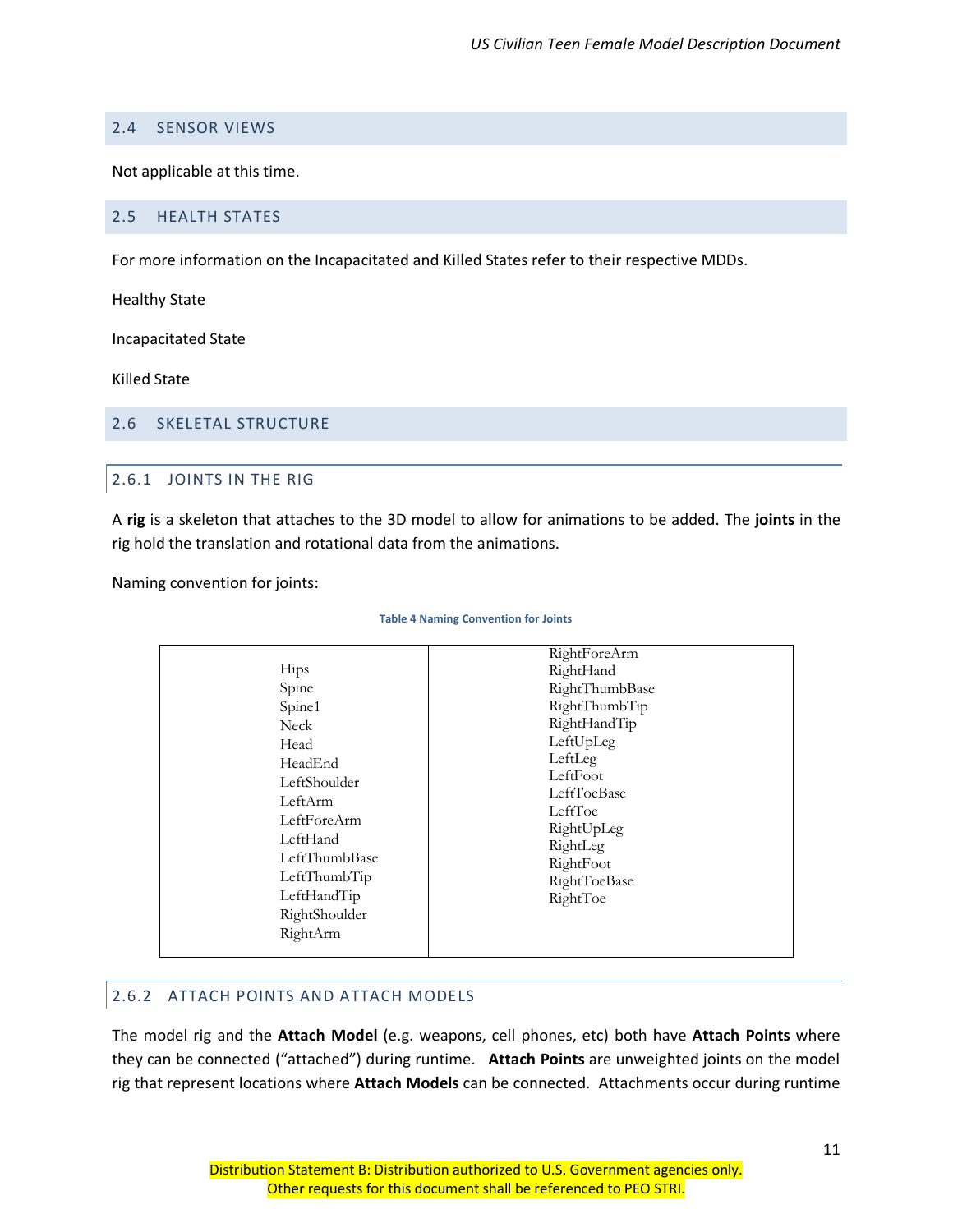based on the animation applied to the model rig. Table 5 lists all Attach Points, associated Attach Models, and corresponding animations for this character model.

#### **Table 5 Attached Models**

<span id="page-15-4"></span>

| <b>Attach Point (on Rig)</b> | <b>Attach Model</b> | <b>Animations</b>                   |
|------------------------------|---------------------|-------------------------------------|
| RightHandWeaponAttach        | None                | All stowed animations               |
| RightHandWeaponAttach        | <b>None</b>         | All WeaponFiring animations         |
| RightHandWeaponAttach        | None                | Incapacitated and Killed animations |

#### <span id="page-15-0"></span>**3 ANIMATIONS**

The animations associated with this character are shown below. For additional animations compatible with this character, or more information on those listed above, please refer to the Animation MDDs.

- Walking
- Running
- Crawling
- Standing
- Kneeling
- Prone
- Incapacitated
- Crouching
- Killed

## <span id="page-15-1"></span>**4 VERIFICATION APPROACH**

#### <span id="page-15-2"></span>4.1 RUNTIME SYSTEMS

This 3D model, associated accessories and weapons, and animations were tested using the following:

- Veritas 3D Viewer v1.16
- Veritas Model Viewer v1.4.1
- Unity3D

## <span id="page-15-3"></span>**5 LIMITATIONS**

No known issues.